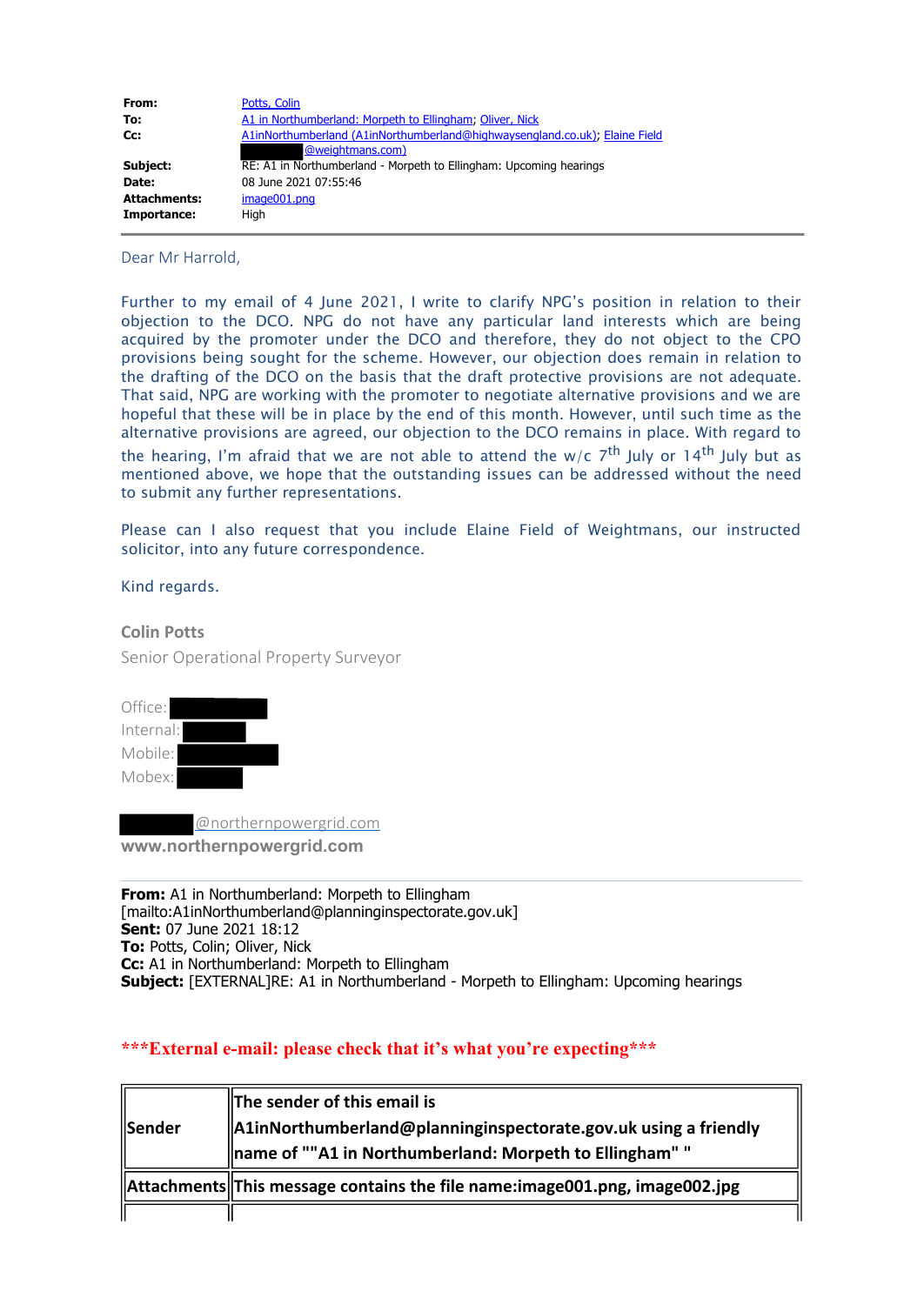## **Remember – if in doubt, don't open.**

Dear Mr Potts,

Many thanks for your email, the contents of which are noted.

I can confirm that the Examining Authority has accepted this as a formal submission for Deadline 8a of the Examination which will be published in due course.

Kind regards,

George Harrold NSIP Officer National Infrastructure Planning The Planning Inspectorate

https://infrastructure.planninginspectorate.gov.uk Twitter: @PINSgov Email: george.harrold@planninginspectorate.gov.uk Direct telephone: 0303 444 5376 General enquiries: 0303 444 5000

This communication does not constitute legal advice Please view our **Privacy Notice** before sending information to the Planning Inspectorate



**From:** Potts, Colin < @northernpowergrid.com>

**Sent:** 04 June 2021 16:03

**To:** A1 in Northumberland: Morpeth to Ellingham

<A1inNorthumberland@planninginspectorate.gov.uk>; Oliver, Nick

< @northernpowergrid.com>

**Cc:** Conner, Andrew < @northernpowergrid.com>; Johnston, Mark < @northernpowergrid.com>

**Subject:** RE: A1 in Northumberland - Morpeth to Ellingham: Upcoming hearings

Dear Mr Harrold,

Thank you for your email setting out the hearing dates relating to the above CPO.

I am writing to advise that I am withdrawing the objection for NPG to this scheme as we have an appropriate costs undertaking from Highways England. However I would like it noted that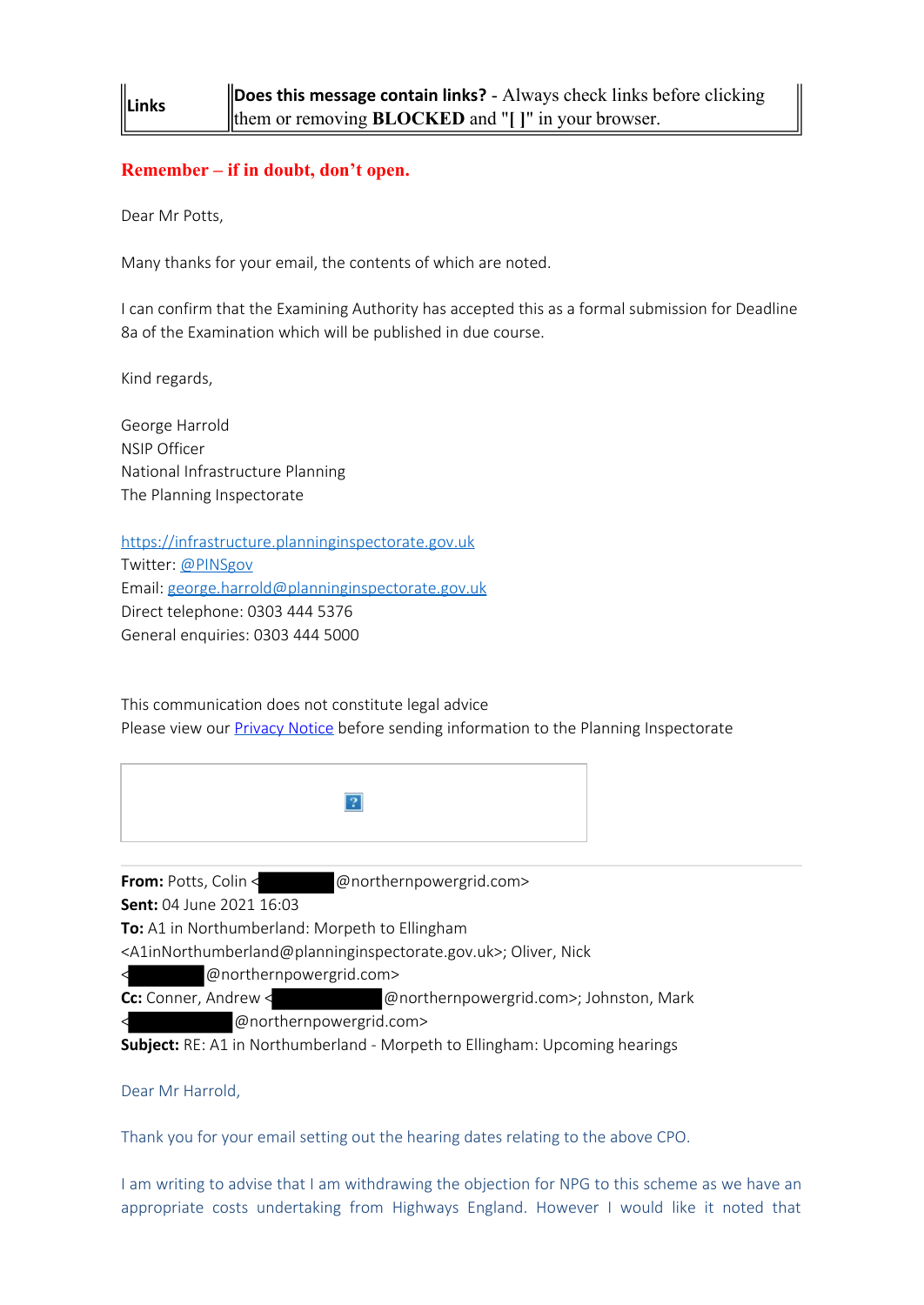subsequent negotiations with third party landowners for new equipment resulting from the CPO can become protracted and inevitably leads to delays on the delivery of the scheme all of which are outside of Northern Powergrid control.

I am happy to continue to find a solution for such delays with Highways England and have today written to them in this effect.

Kind regards,

#### **Colin Potts**

Senior Operational Property Surveyor



@northernpowergrid.com **www.northernpowergrid.com**

**From:** A1 in Northumberland: Morpeth to Ellingham [mailto:A1inNorthumberland@planninginspectorate.gov.uk] **Sent:** 03 June 2021 16:33 **To:** Oliver, Nick; Potts, Colin **Cc:** Property; A1 in Northumberland: Morpeth to Ellingham **Subject:** [EXTERNAL]A1 in Northumberland - Morpeth to Ellingham: Upcoming hearings

## **\*\*\*External e-mail: please check that it's what you're expecting\*\*\***

| <b>Sender</b> | <b>The sender of this email is</b>                                           |
|---------------|------------------------------------------------------------------------------|
|               | A1inNorthumberland@planninginspectorate.gov.uk using a friendly name         |
|               | of ""A1 in Northumberland: Morpeth to Ellingham" "                           |
|               | Attachments  This message contains the file name:image001.png                |
| Links         | <b>Does this message contain links?</b> - Always check links before clicking |
|               | them or removing <b>BLOCKED</b> and "[]" in your browser.                    |

## **Remember – if in doubt, don't open.**

Dear Sirs,

Please note that the agendas for the hearings to be held during the weeks commencing 7 and 14 June 2021 have now been published. These can be viewed on the project webpage.

The agenda for Compulsory Acquisition Hearing 3 lists Northern Powergrid as a Statutory Undertaker that the Examining Authority would like to attend this hearing. It would be helpful if you could confirm who from your team will be in attendance for this hearing, if you're able to attend, by Friday 4 June 2021.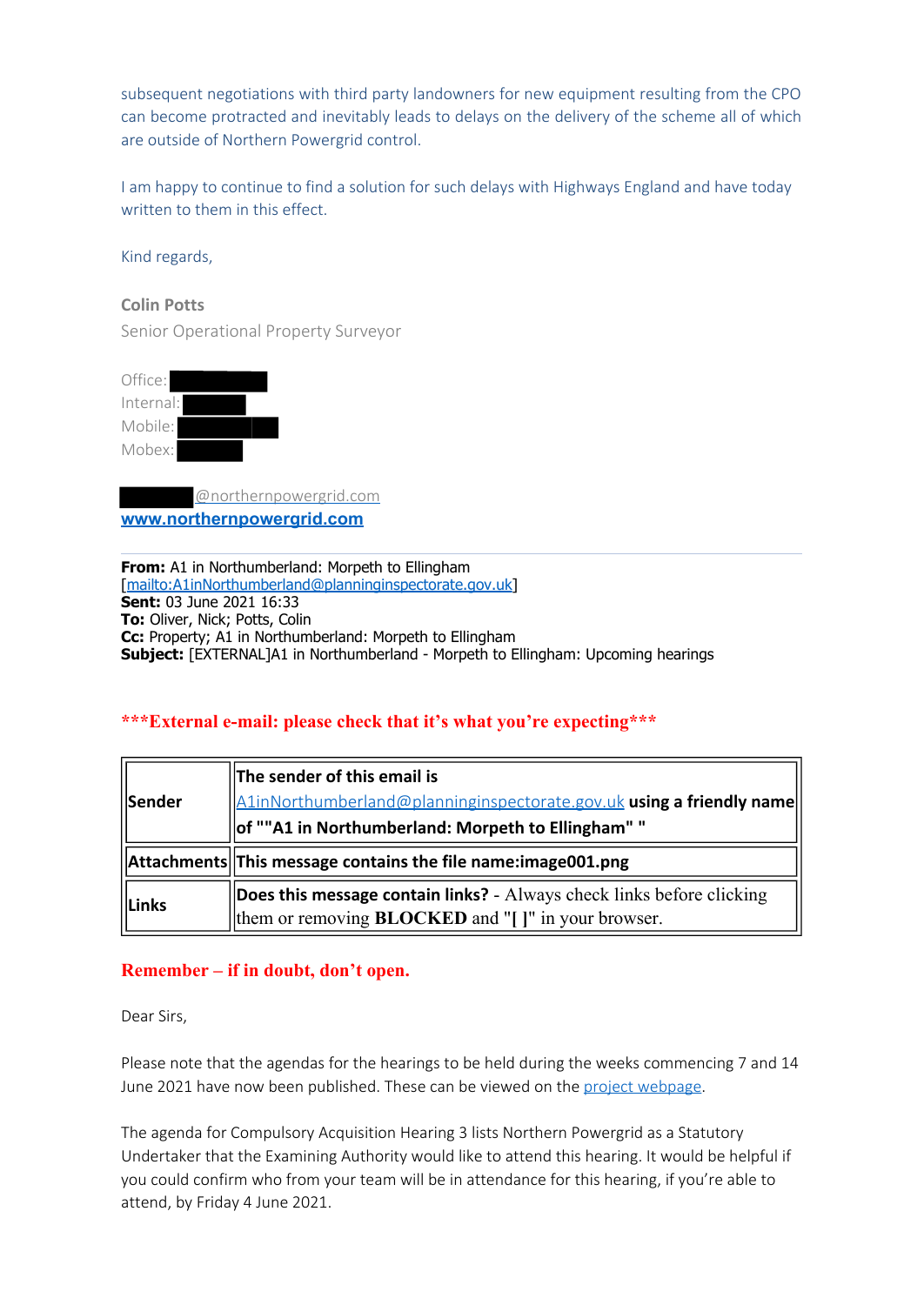Kind regards,

George Harrold NSIP Officer National Infrastructure Planning The Planning Inspectorate

https://infrastructure.planninginspectorate.gov.uk Twitter: @PINSgov Email: george.harrold@planninginspectorate.gov.uk Direct telephone: 0303 444 5376 General enquiries: 0303 444 5000

This communication does not constitute legal advice Please view our **Privacy Notice** before sending information to the Planning Inspectorate



Please take a moment to review the **Planning Inspectorate's Privacy Notice** which can be accessed by clicking this link.



*Please note that the contents of this email and any attachments are privileged and/or confidential and intended solely for the use of the intended recipient. If you are not the intended recipient of this email and its attachments, you must take no action based upon them, nor must you copy or show them to anyone. Please contact the sender if you believe you have received this email in error and then delete this email from your system.*

*Recipients should note that e-mail traffic on Planning Inspectorate systems is subject to monitoring, recording and auditing to secure the effective operation of the system and for other lawful purposes. The Planning Inspectorate has taken steps to keep this e-mail and any attachments free from viruses. It accepts no liability for any loss or damage caused as a result of any virus being passed on. It is the responsibility of the recipient to perform all necessary checks.*

*The statements expressed in this e-mail are personal and do not necessarily reflect the opinions or policies of the Inspectorate.*

DPC:76616c646f72